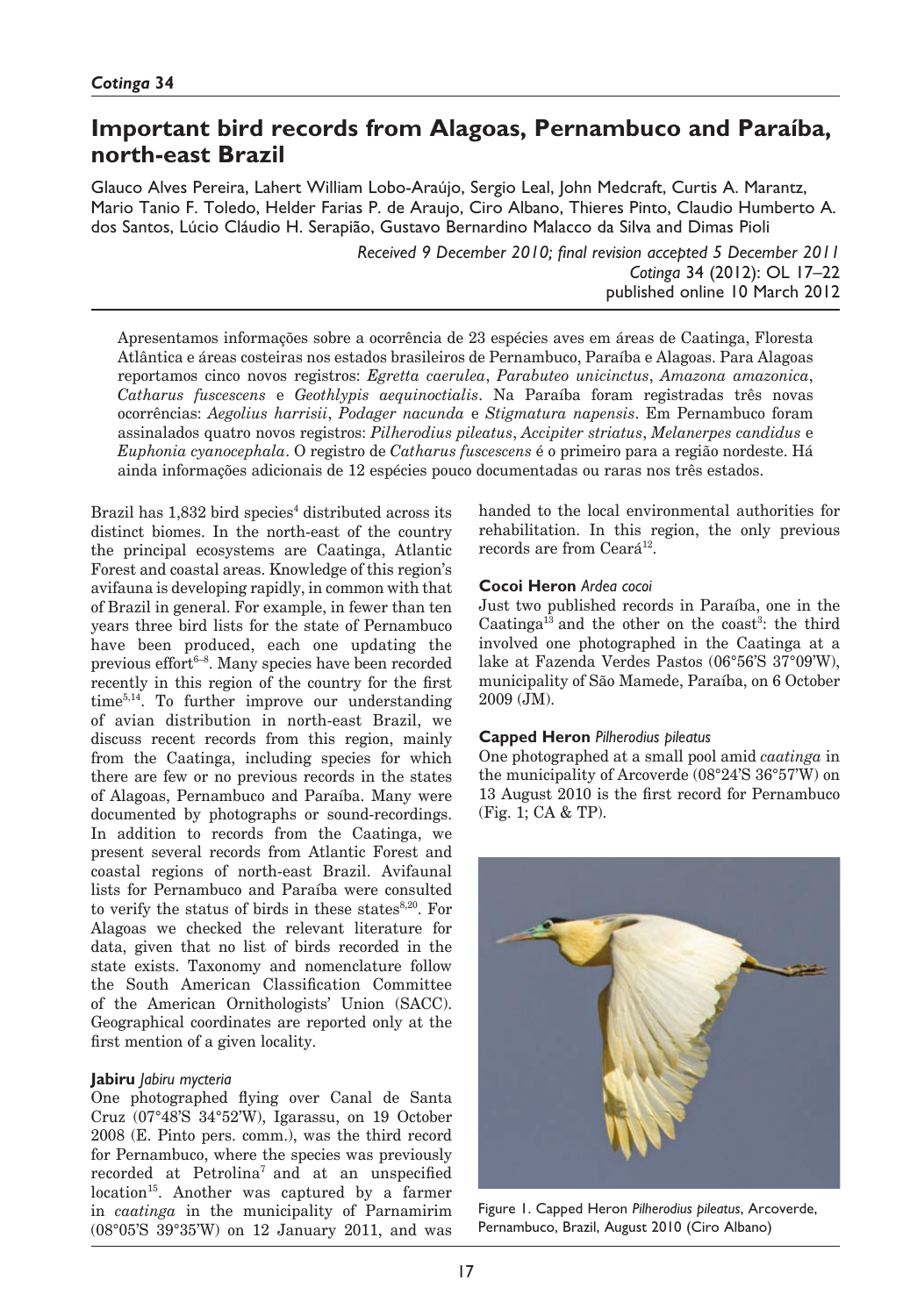

Figure 2. Harris's Hawk *Parabuteo unicinctus*, Delmiro Gouveia, Alagoas, Brazil, March 2008 (Claudio Humberto A. dos Santos)



Figure 3. Greater Ani *Crotophaga major*, Fazenda Verdes Pastos, Paraíba, Brazil, May 2009 (John Medcraft)

## **Little Blue Heron** *Egretta caerulea*

Two observed in mangroves at Usina Coruripe on 10 March 2001 (CAM) and an adult photographed there on 7 November 2009 (LWLA) are the first records for Alagoas.

# **Sharp-shinned Hawk** *Accipiter striatus*

Recorded twice in flight in the same area (probably the same individual) in the municipality of Trindade

(07°48'S 40°20'W) on 7–8 July 2011. The observer (DP) has extensive experience with the species and potential confusing similar ones. This is the first record for Pernambuco.

## **Harris's Hawk** *Parabuteo unicinctus*

A juvenile photographed c.8 km from Delmiro Gouveia (09°23'S 37°59'W) on 30 March 2008 (CHAS; Fig. 2), another photographed beside highway AL-130, municipality of Pão de Açucar (09°34'S 37°19'W) on 17 December 2009 (SL), and two photographed on a transmission tower, municipality of Delmiro Gouveia on 16 February 2010 (CHAS), are the first documented records for Alagoas.

### **Orange-winged Parrot** *Amazona amazonica*

Flocks were observed in mangroves in the municipality of Roteiro (09°50'S 35°56'W) on 27 July 2007 (LWLA), and others were observed at Fazenda Pindoba (09°46'S 36°14'W), municipality of Campo Alegre, on 20 June 2008 (LWLA). These are the first records for Alagoas.

## **Greater Ani** *Crotophaga major*

Flocks photographed at Fazenda Verdes Pastos, municipality of São Mamede in the *caatinga* of Paraíba, in May–June 2009 (JM; Fig. 3) are the first records for eastern Paraíba<sup>16,24</sup>. At this site, the birds were usually found along streams.

## **Buff-fronted Owl** *Aegolius harrisii*

In north-east Brazil known from Alagoas, Pernambuco, Ceará and Bahia<sup>9,13,21</sup>, but unrecorded in Paraíba, where one was sound-recorded in *caatinga* between Água Branca and Imaculada (07°21'S 37°36'W) on 31 July 2009 (HFPA), providing the first state record.

## **Nacunda Nighthawk** *Podager nacunda*

About 15 photographed in the early evening of 23 June 2010 as they flew over Fazenda Verdes Pastos, municipality of São Mamede (JM), provided the first record for Paraíba.

## **White Woodpecker** *Melanerpes candidus*

One was sound-recorded and two observed in open *caatinga* in the municipality of Serra Talhada (08°00'S 38°18'W ) on 20 December 2010 (GBMS). This is the first record for Pernambuco.

# **Planalto Woodcreeper** *Dendrocolaptes platyrostris*

No published records in Paraíba and the only previous record from Alagoas is from the municipality of União dos Palmares<sup>13</sup>. Birds trapped and one collected (UFPE 4449) in *caatinga* in the municipality of Sumé on 21 December 2006 (HFPA) are the first records for Paraíba. One photographed in Atlantic Forest at Mata da Fazenda Lamarão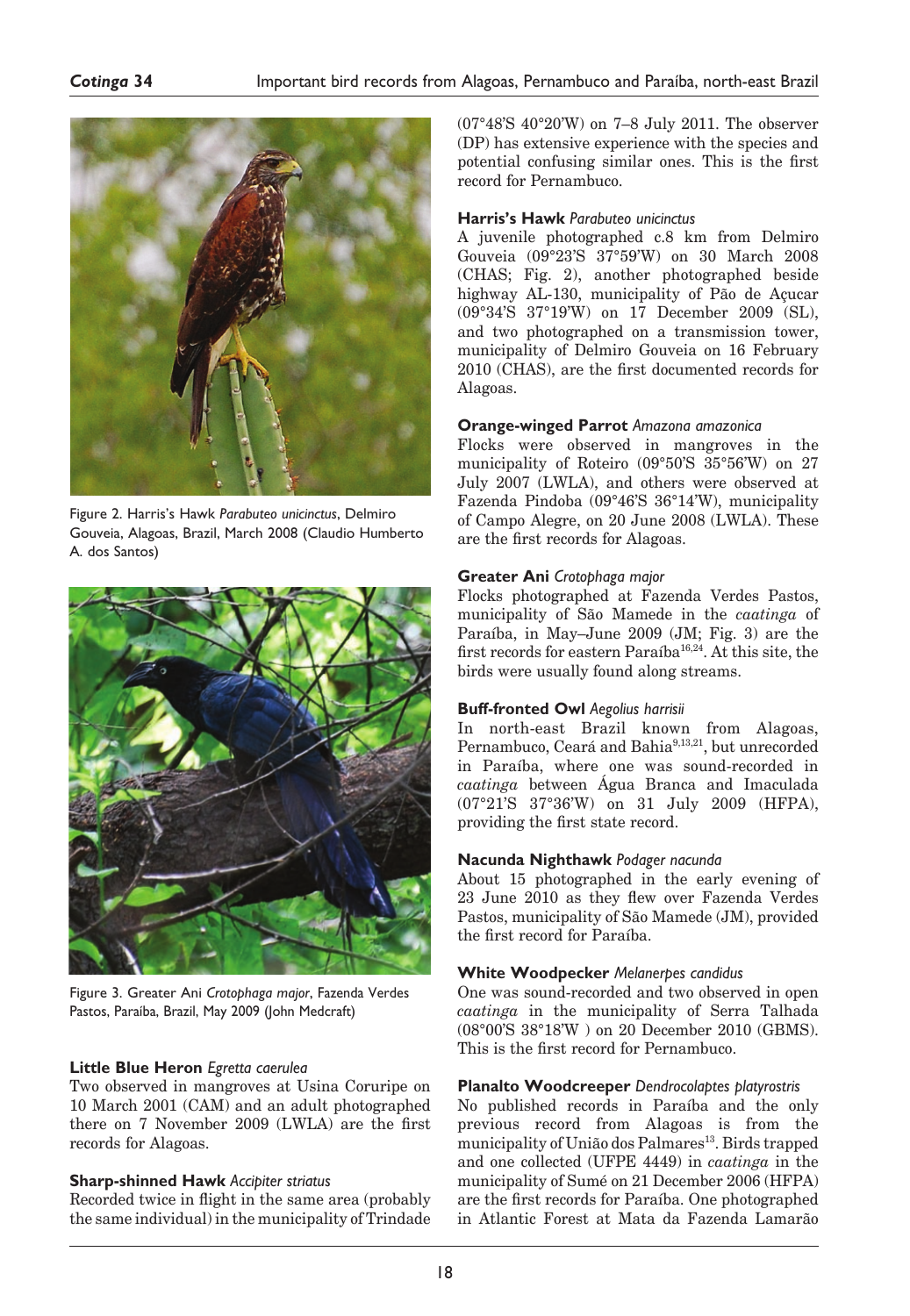

Figure 4. Rusty-backed Spinetail *Cranioleuca vulpina*, Petrolina, Pernambuco, Brazil, December 2011 (Lúcio Claudio Serapião)

(09°36'N 35°54'W), municipality of Pilar, on 31 May 2009 (SL), is the second record for Alagoas.

### **Rusty-backed Spinetail** *Cranioleuca vulpina*

In Pernambuco known only from the municipality of Petrolina13,14, but no photographic documentation existed. One was photographed on the bank of the rio São Francisco, at Petrolina (09°21'S 40°26'W), on 29 December 2011 (LCHS; Fig. 4).

#### **Ochre-faced Tody-Flycatcher** *Poecilotriccus plumbeiceps*

In Alagoas, known from the municipalities of Quebrangulo13,23, Murici, São José da Lage and Ibateguara17. Additional records for the state involved one observed at Sálvia (09°23'S, 37°06'W), municipality of Satuba, on 29 April 2009 (LWLA), and two photographed at Fazenda Pitimiju (09°20'S 36°09'W), municipality of Cajueiro, on 13 March 2010 (Fig. 5; SL & MTFT). All records are in the Atlantic Forest biome.

#### **Lesser Wagtail-Tyrant** *Stigmatura napensis*

No published records from Paraíba, where one was photographed and sound-recorded in *caatinga* at Fazenda Verdes Pastos, municipality of São Mamede, on 1 December 2009 (JM) and others were trapped and one collected (UFPE 4593) in *caatinga* in the municipality of Sumé on 29 November 2008 (HFPA). Several were seen and sound-recorded in brushy *caatinga* in the municipality of Imaculada (07°21'S 37°36'W) on 26 July 2009 (HFPA).

## **Greater Wagtail-Tyrant** *Stigmatura budytoides*

In Alagoas, just one previous record, from the west of the state<sup>10</sup>. One was observed and soundrecorded in the municipality of Dois Riachos



Figure 5. Ochre-faced Tody-Flycatcher *Poecilotriccus plumbeiceps*, Fazenda Pitimiju, Alagoas, Brazil, March 2010 (Sergio Leal)



Figure 6. Greater Wagtail-Tyrant *Stigmatura budytoides*, Serra da Taborja, Alagoas, Brazil, April 2009 (Sergio Leal)

(09°23'S 37°06'S) on 29 April 2009 (LWLA) and two observed (and one photographed) in *caatinga* at the Serra da Taborja, municipality of São José da Tapera, on 6 April 2009 (Fig. 6; SL & MTFT).

#### **Fork-tailed Flycatcher** *Tyrannus savanna*

In Paraíba, previously noted only at Guaribas Biological Reserve, municipality of Mamanguape<sup>1</sup>. We photographed flocks of >50 birds at Fazenda Verdes Pastos, municipality of São Mamede, on 9 March 2010 (JM). This record falls within the November–June period during which the species occurs in Alagoas, Bahia and Pernambuco<sup>2</sup>.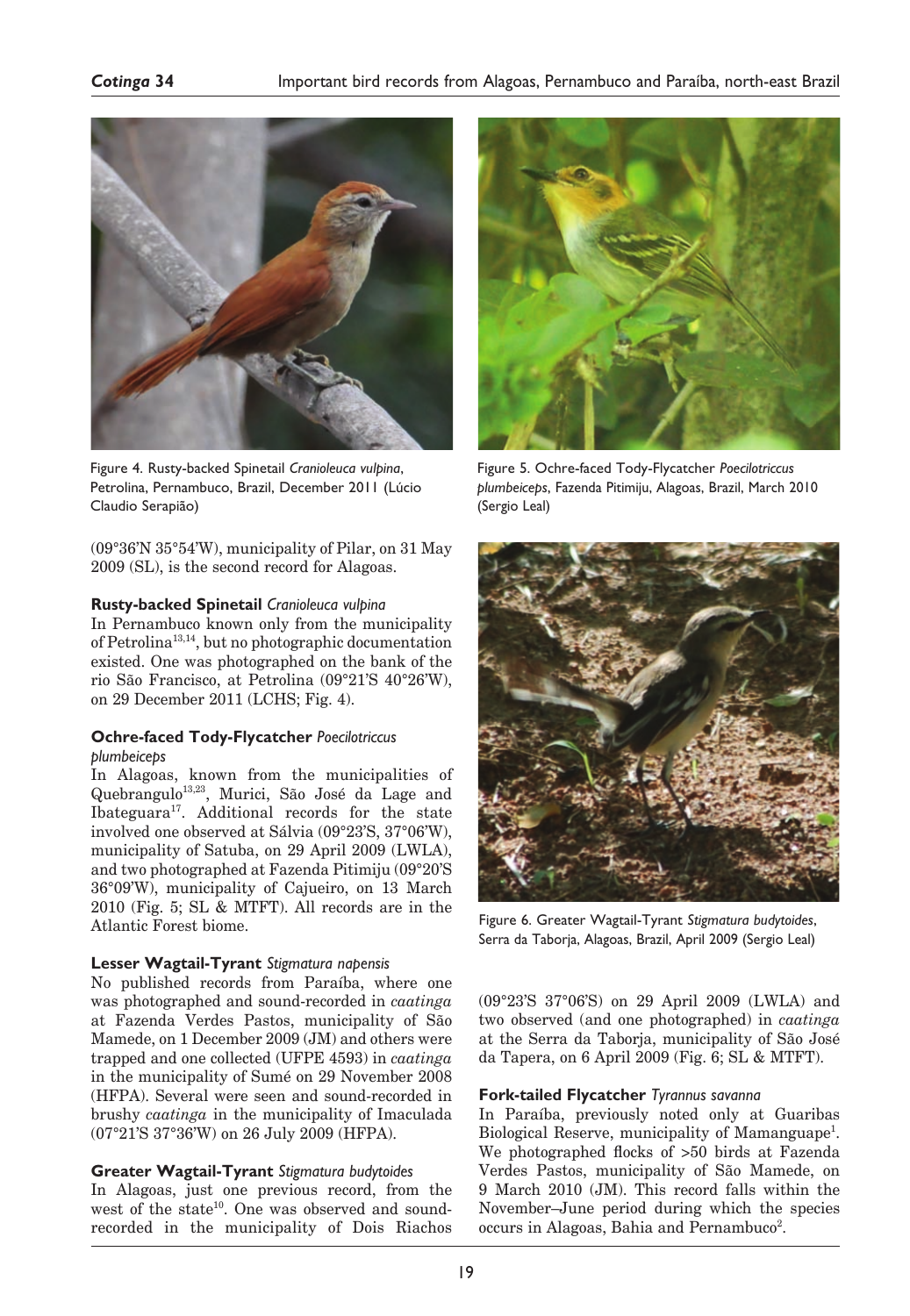

Figure 7. Veery *Catharus fuscescens*, Estação Ecológica de Murici, Alagoas, Brazil, January 2011 (Ciro Albano)

### **Wing-barred Piprites** *Piprites chloris*

Just two previous records from the Atlantic Forest north of the rio São Francisco, both in southern Pernambuco<sup>13,19</sup>. Sound-recordings and observations of four individuals at Roncadorzinho (08°47'S 35°17'W), municipality of Barreiros, on 4–5 July 2009 (GAP), represent a third locality in the state of Pernambuco.

#### **White-naped Xenopsaris** *Xenopsaris albinucha*

In Paraíba known only from the municipality of Santa Terezinha<sup>24</sup>, but we recorded it at Fazenda Verdes Pastos, municipality of São Mamede, where several were photographed in *caatinga*: an immature on 15 May 2009, an adult male on 15 July 2009, two adult males (one building a nest) on 13 January 2010, and an adult male was seen on 24 February 2010 (JM).

#### **Veery** *Catharus fuscescens*

No previous records of this boreal migrant in north-east Brazil. One was photographed in an area of Atlantic Forest in the Estação Ecológica de Murici, Alagoas, on 14 January 2011 (CA; Fig. 7).

#### **Swallow Tanager** *Tersina viridis*

In Alagoas, just one previous record, at Coimbra in the municipality of Ibateguara<sup>17</sup>. We made the following records: 12 photographed at Mata do Matão, municipality of Campo Alegre, on 19 April 2009; six seen at Mata da Fazenda Lamarão, municipality of Pilar, on 23 May 2009; and an adult male photographed in Maceió Municipal Park (09°36'S 35°45'W) on 11 March 2010 (Fig. 8) that was subsequently observed there again on 13 and 21 May 2010 (SL). In Pernambuco, several previous records in the east of the state<sup>5,17,18</sup> and five sound-



Figure 8. Male Swallow Tanager *Tersina viridis*, Maceió, Alagoas, Brazil, March 2010 (Sergio Leal)



Figure 9. Orange-fronted Yellow Finches *Sicalis columbiana*, near Petrolina, Pernambuco, August 2010 (Lúcio Cláudio Serapião)

recorded at Mata do Peru (08°34'S 35°08'W), Usina Trapiche, municipality of Sirinhaém, on 29 April 2007 (GAP). *T. viridis* is apparently migratory in this region, where most records from Alagoas and Pernambuco are in April–July, with two from  $October<sup>5,17</sup>.$ 

#### **Orange-fronted Yellow Finch** *Sicalis columbiana*

First recorded in Pernambuco in the municipalities of Belém de São Francisco, Nova Descoberta and Petrolina<sup>13,14</sup>. In the latter region, small flocks were photographed at a locality c.18 km from Petrolina (09°20'S 04°34'W) on 12–13 June 2010 (LCS). At the same site, 46 (males, females and immatures) were photographed on 17 July 2010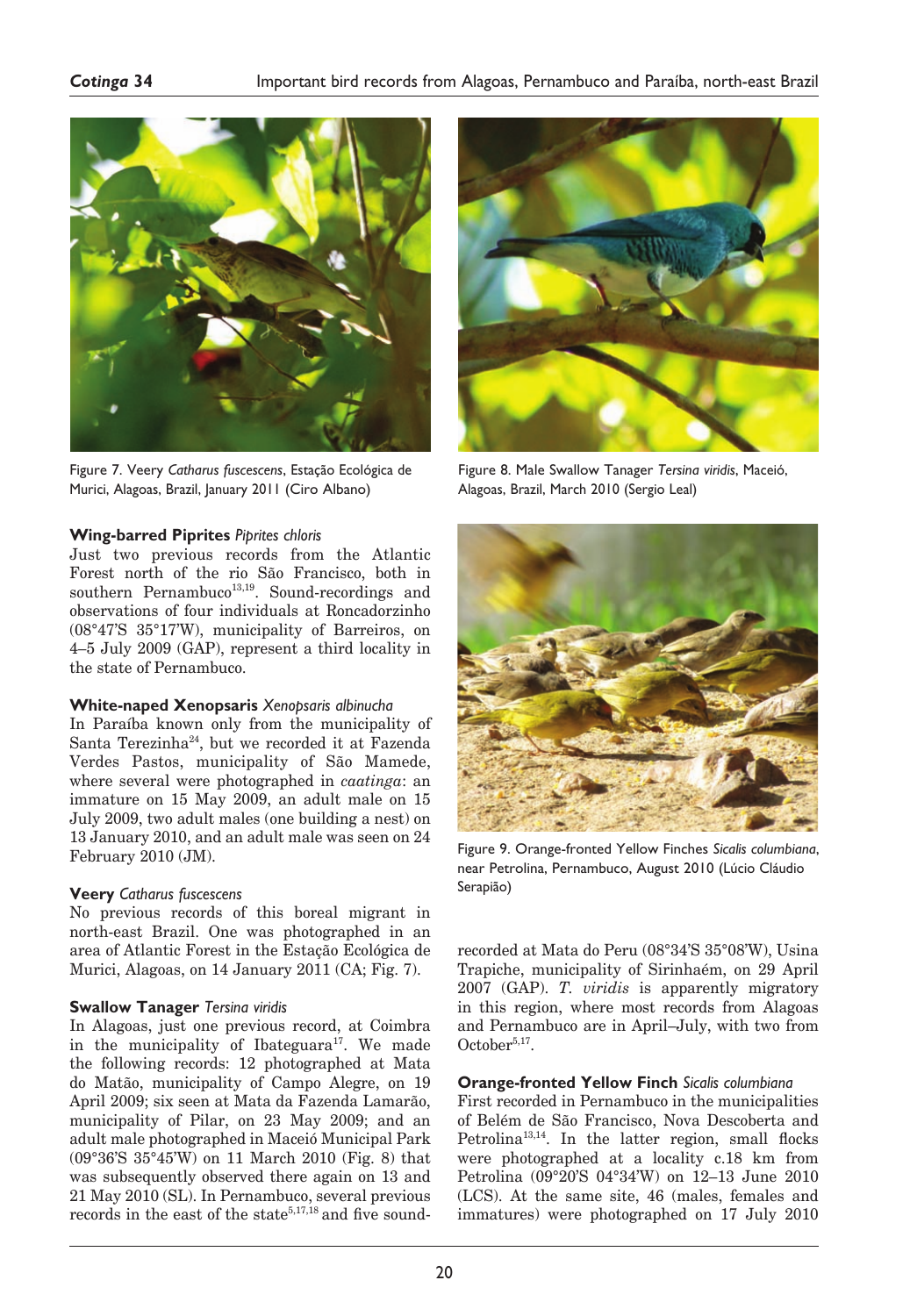and on 18 August 2010 (LCS; Fig. 9). All records are in *caatinga*.

#### **Masked Yellowthroat** *Geothlypis aequinoctialis*

Unrecorded in Alagoas despite records in neighbouring Sergipe<sup>22</sup> and Pernambuco (Recife)<sup>11</sup>. The first records in Alagoas involved a pair photographed in *restinga*, on Cavalo Russo dunes (09°48'S 35°52'W), in the municipality of Marechal Deodoro, on 6 September 2008 (SL) , and three near Guaxuma refinery, Coruripe, on 22 July 2009 (SL).

### **Golden-rumped Euphonia** *Euphonia cyanocephala*

In the north-east Atlantic Forest, records in Bahia and from the Estação Ecológica de Murici in Alagoas<sup>13,21</sup>. Another was seen in Murici on 14 January 2011 (CA), while elsewhere an adult male was observed with a pair of Violaceous Euphonias *Euphonia violacea* at Reserva Particular do Patrimônio Natural Frei Caneca, municipality of Jaqueira, Pernambuco, on 7 February 2011 (CA).

# **References**

- 1. Almeida, A. C. C. & Teixeira, D. M. (1995) Lista preliminar das aves da Reserva Biológica Guaribas (Mamanguape, PB). In: Langguth, A. (ed.) *Plano de ação emergencial da Reserva Biológica Guaribas*. Brasília: Ministério do Meio Ambiente / ICMBio.
- 2. Araujo, L. W. L., Pereira, G. A., Leal, S. & Sousa, M. C. (2008) Registros de *Tyrannus savana*  (Aves: Tyrannidae) para o Estado de Alagoas, Brasil. *Atualidades Orn*. 145: 14.
- 3. Araujo, H. F. P., Rodrigues, R. C. & Nishida, A. K. (2006) Composição da avifauna em complexos estuarinos no Estado da Paraíba, Brasil. *Rev. Bras. Orn*. 14: 249–259.
- 4. Comitê Brasileiro de Registro Ornitológios (CBRO) (2011) Listas das aves do Brasil. 10ª edição. www.cbro.org.br (accessed 15 junho 2011).
- 5. Dantas, S. M., Pereira, G. A., Farias, G. B., Brito, M. T. B., Periquito, M. C., Pacheco, G. L. & Vasconcelos, E. S. T. (2007) Registros relevantes de aves para o estado de Pernambuco, Brasil. *Rev. Bras. Orn*. 15: 113–115.
- 6. Farias, G. B., Brito, M. T. & Pacheco, G. L. (2000) *Aves de Pernambuco e seus nomes populares.* Recife: Ed. Universitária da UFPE.
- 7. Farias, G. B., Brito, M. T. & Pacheco, G. L. (2002) *Registros ornitológicos de Pernambuco*. Recife: Observadores de Aves de Pernambuco.
- 8. Farias, G. B., Silva, W. A. G. & Pereira, G. A. (2008) *Lista das aves de Pernambuco.* Recife: Observadores de Aves de Pernambuco.
- 9. Fiuza, A. C. (1999) *Avifauna da Caatinga do Estado da Bahia—composição e distribuição*. Feira de Santana: ANOR Articulação Nordestina de Ornitologia.
- 10. Forrester, B. C. (1993) *Birding Brazil: a check-list and site guide*. Irvine: John Geddes.
- 11. Lamm, D. W. (1948) Notes on the birds of the states of Pernambuco and Paraíba, Brazil. *Auk* 65: 261–283.
- 12. Levy, M. P., Girão, W. & Albano, C. (2008) Primeiro registro documentado de *Jabiru mycteria* (Lichtenstein, 1819) para o Estado do Ceará. *Rev. Bras. Orn*. 16: 175–177.
- 13. Minns, J. C., Buzzetti, D. R. C., Albano, C. G., Grosset, A., Whittaker, A. & Parrini, R. (2009) *Birds of Brazil*. DVD-ROM. Vinhedo: Ed. Avis Brasilis.
- 14. Pereira, G. A., Whittaker, A., Whitney, B. M., Zimmer, K. J., Dantas, S. M., Roda, S. A., Bevier, L. R., Coelho, G., Hoyer, R. C. & Albano, C. (2008) Novos registros de aves para Pernambuco, com notas sobre algumas espécies pouco conhecidas no Estado. *Rev. Bras. Orn*. 16: 47–53.
- 15. Pinto, O. M. O. (1940) Aves de Pernambuco. Breve ensaio retrospectivo com lista de exemplares coligidos e descrição de algumas formas novas. *Arq. Zool., São Paulo* 1: 219–282.
- 16. Pinto, O. M. O. & Camargo, E. A. (1961) Resultados ornitologicos de quatro recentes expedições do Departamento de Zoologia ao Nordeste do Brasil, com a descrição de seis novas subespécies. *Arq. Zool*.*, São Paulo* 11: 193–284.
- 17. Roda, S. A. (2003) Aves do Centro Endemismo Pernambuco: composição, biogeografia e conservação*.* Ph.D. dissertation. Belém: Universidade Federal do Pará.
- 18. Roda, S. A. & Carlos, C. J. (2004) Composição e sensitividade da avifauna dos brejos de altitude do estado de Pernambuco. In: Pôrto, K., Cabral, J. & Tabarelli, M. (eds.) *Brejos de altitude: história natural, ecologia e conservação*. Brasília: Ministério do Meio Ambiente.
- 19. Roda, S. A. & Dantas, S. M. (2008) The first two records of Wing-barred Piprites, *Piprites chloris*, in the Pernambuco Center of Endemism. *Rev. Bras. Orn*. 16: 271–273.
- 20. Schulz-Neto, A. (1995) *Lista das aves da Paraíba.*  João Pessoa: Superintendência do IBAMA no Estado da Paraíba.
- 21. Sick, H. (1997) *Ornitologia brasileira*. Rio de Janeiro: Ed. Nova Fronteira.
- 22. Sousa, M. C. (2009) As aves de oito localidades do Estado de Sergipe. *Atualidades Orn*. 149: 33–58.
- 23. Teixeira, D. M., Nacinovic, J. B. & Luigi, G. (1989) Notes on some birds of northeastern Brazil (4). *Bull. Brit. Orn Club* 109: 152–157.
- 24. Telino-Junior, W. R., Lyra-Neves, R. M. & Nascimento, J. L. X. (2005) Biologia e composição da avifauna em uma Reserva Particular do Patrimônio Natural da caatinga paraibana. *Ornithologia* 1: 49–57.

#### **Glauco Alves Pereira**

*Observadores de Aves de Pernambuco (OAP) & Programa de Pós-Graduação em Ecologia UFRPE (Mestrando em Ecologia). E-mail: glaucoapereira@ yahoo.com.br.*